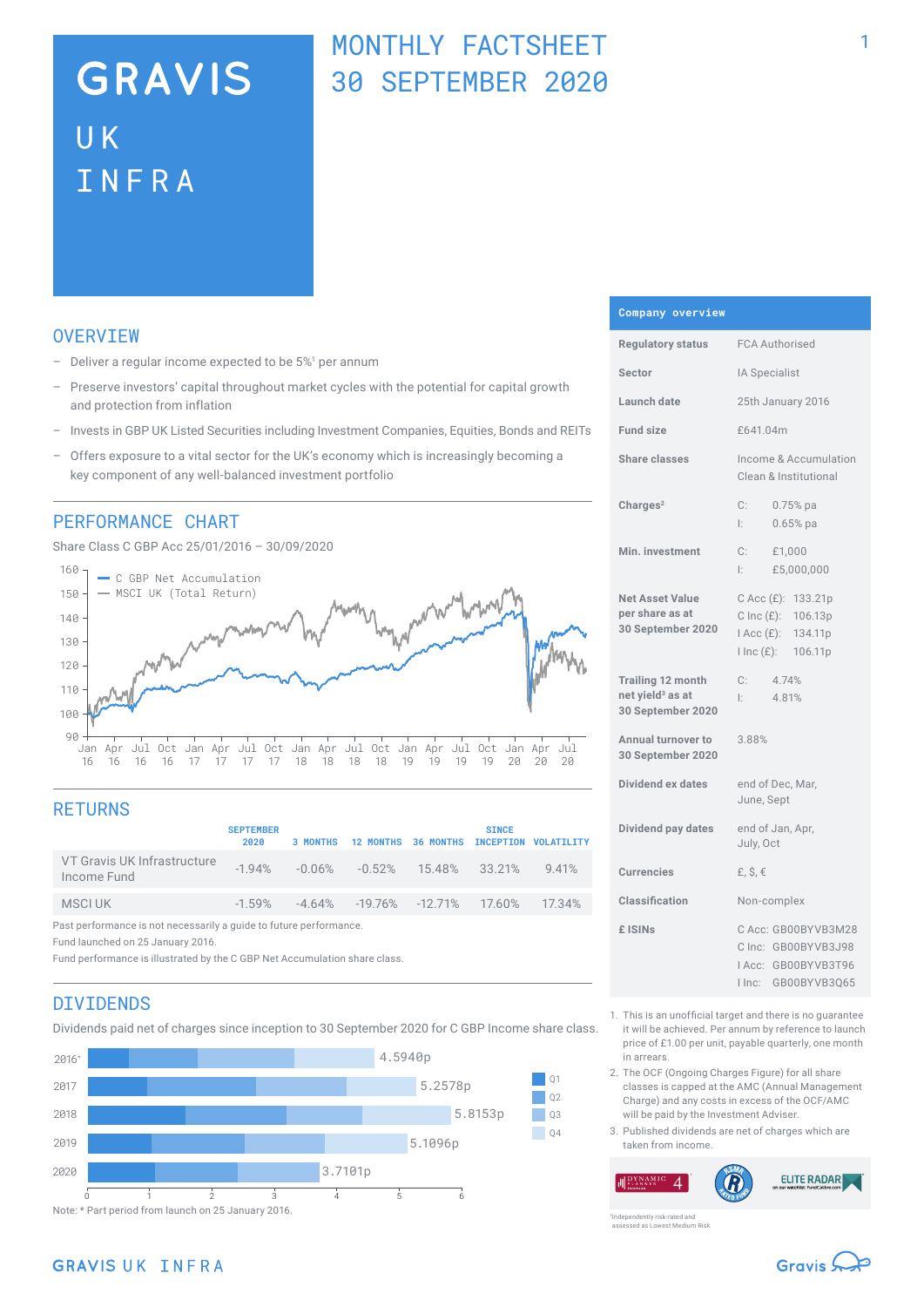## **GRAVIS UK** INFRA

## MONTHLY FACTSHEFT 30 SEPTEMBER 2020

### FUND ADVISER'S REPORT

Amidst a glut of dividend cuts and omissions across equity markets, the Adviser is pleased to report an increase in the amount of income to be distributed

The Fund conceded ground in September, recording a loss of 1.94% (C Accumulation GBP units). With the exception of water utilities and transmission companies (to which the portfolio is exposed via Pennon and National Grid, for example), weakness was broad-based across the sector as markets contended with fears over the likelihood of a reintroduction of tough restrictions in order to contain the secondary spike in coronavirus infection rates. While the future remains uncertain in this regard, the UK infrastructure sector has rallied strongly in the early stages of October and we believe the fundamentals of stable valuations, highly visible cash flow profiles and attractive yields will keep the sector underpinned.

John Laing Group (c.1.5% position in the portfolio) demonstrated the value inherent in its book of development assets and the ongoing demand for quality infrastructure projects as the group announced the sale of its 30% stake in InterCity Express Programme Phase 2 under which JLG (alongside Hitachi) delivered rolling stock for the UK's East Coast Main Line. Under the terms of the sale, JLG will receive up to £421m (in two tranches) representing an £88m/26.4% uplift on the carrying value in JLG's latest accounts. Under the company's dividend policy, shareholders receive 5-10% of gross proceeds from the sale of investments on an annual basis and so the transaction underpins special distributions from the company in the near-term.

During the period, the Fund participated in an equity raise undertaken by Greencoat UK Wind. The Placing was well supported and raised £400m of new capital for the company, which will be used to reduce company-level gearing and will enable Greencoat to acquire additional UK wind assets for its portfolio.

We expect Greencoat UK Wind will be among the first of the UK-listed renewables sector to report on Q3 performance in late October. As noted in our June commentary, recent trends in the UK spot electricity price, as well as futures prices, have shown significant improvement and are now above pre-pandemic levels. We believe this provides a basis to expect at least a hiatus (possibly an inflection) in the trend of lower power price assumptions that have provided a headwind for asset valuations in the renewable energy infrastructure sector over the past year or so.

#### Third quarter distribution announced

On 30th September, the Fund announced income distributions for the third quarter of 2020, payable in October. Against a backdrop of general yield contraction in the UK-listed infrastructure space and more notably, amidst a glut of dividend cuts and omissions across equity markets, the Adviser is pleased to report an increase in the amount of income to be distributed when compared to the same period in 2019. Holders of the C Income GBP units will receive 1.3016p per unit (Q3 2019: 1.2797p) and holders of the I Income GBP units will receive 1.3134p (Q3 2019: 1.2907p).

#### Will Argent

Fund Adviser Gravis Advisory Ltd william.argent@graviscapital.com

#### **Investment Adviser**

Gravis Advisory Limited is a wholly owned subsidiary of Gravis Capital Management Ltd, a specialist investment advisory firm focused primarily on UK infrastructure ("GCM"). GCM manages c.£2.7bn, including the FTSE 250 company GCP Infrastructure Investments Limited, which has a market capitalisation of over £1bn. GCM is authorised and regulated by the FCA.

#### **Sales Contacts**

William MacLeod 07836 695442 william.macleod@graviscapital.com

Ollie Matthews 07787 415151 ollie.matthews@graviscapital.com

Robin Shepherd 07971 836433 robin.shepherd@graviscapital.com

Nick Winder 07548 614184 nick.winder@graviscapital.com

Cameron Gardner 07835 142763 cameron.gardner@graviscapital.com

#### **Dealing**

Valu-Trac 01343 880344 UKinfrastructure@valu-trac.com

## CORRELATION, PERFORMANCE AND VOLATILITY COMPARISON

25 January 2016 – 30 September 2020

|                                                     | <b>CORRELATION</b>       | <b>RETURN</b> | <b>VOLATILITY</b> | <b>YIELD</b> |
|-----------------------------------------------------|--------------------------|---------------|-------------------|--------------|
| VT Gravis UK Infrastructure Income Fund (C GBP Acc) | $\overline{\phantom{a}}$ | 33.2%         | 9.4%              | 4.6%         |
| MSCI UK                                             | 0.45                     | 17.6%         | 17.3%             | 3.9%         |
| <b>MSCI World</b>                                   | 0.26                     | 88.1%         | 16.9%             | 2.0%         |
| MSCI World Infrastructure                           | 0.25                     | 41.6%         | 15.6%             | 4.1%         |
| UK 10 Yr Gilts                                      | 0.03                     | 9.2%          | 6.1%              | 0.3%         |
| MSCI World vs MSCI World Infrastructure             | 0.85                     |               |                   |              |

Past performance is not necessarily a guide to future performance.